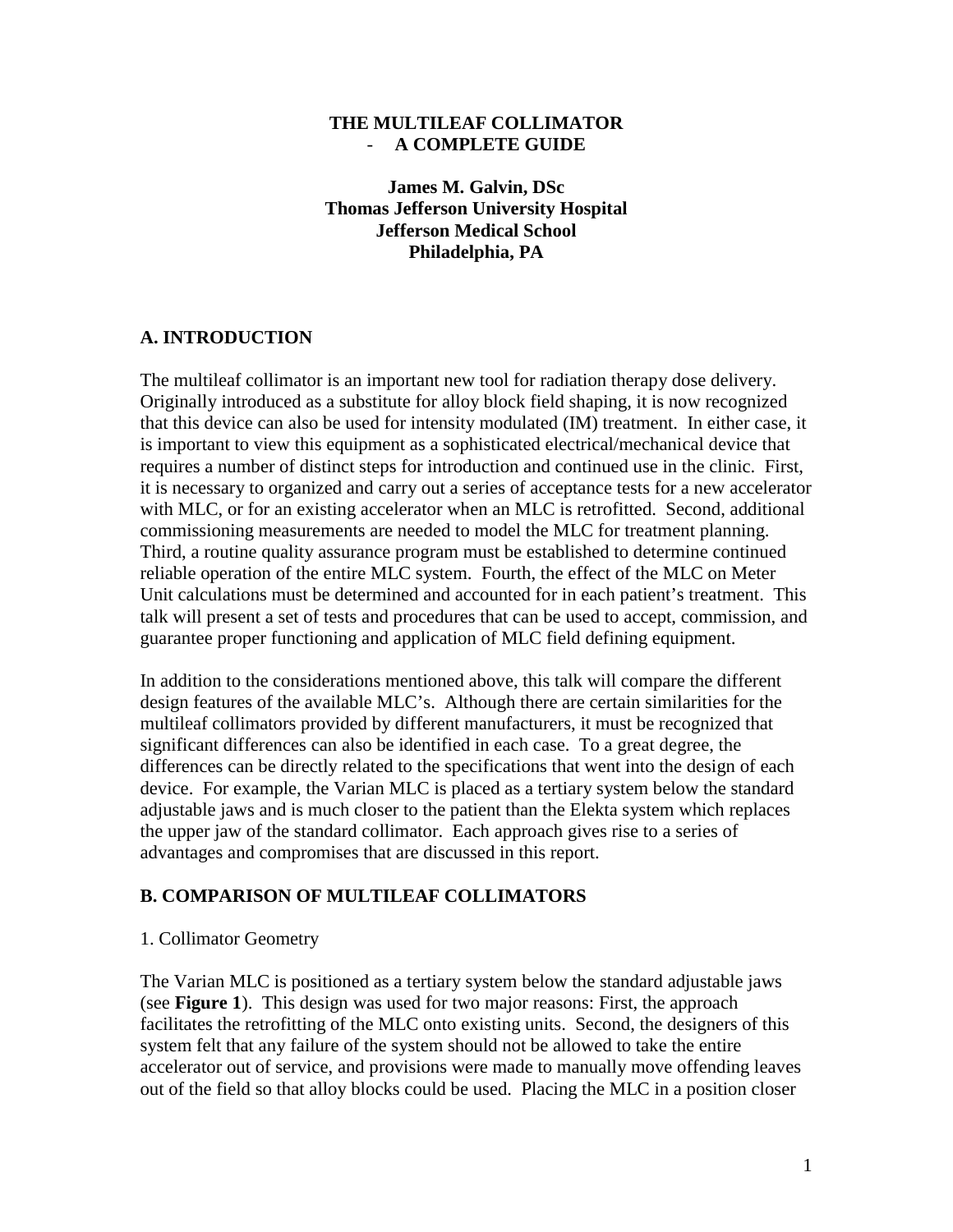to the patient than either the Siemens or Elekta collimators has both positive and negative results. A negative for this approach is that a collimator nearer the patient will have a greater overall bulk, especially in the direction of leaf motion. This is because beam divergence requires a larger system to cover the same 40x40 field size. A simple calculation, using the geometry shown in **Figure 1**, demonstrates the difference. A comparison can be made for a hypothetical design that allows the leaves of an MLC to reach a total of 15 cm across a field midline and retract to the outer edge of a 40 cm wide field. For the Varian geometry where the collimator is mounted in a tertiary position with the bottom of the collimator at 53.5 cm, the total width of the collimator system must be



### **FIGURE 1**

about 60 cm. Using the geometry shown in the figure for the Elekta collimator (lower surface of the MLC at 37.3 cm), this number is reduced by almost 20 cm. In fact, as discussed below, the Varian design is modified to bring the dimension to a size that is roughly equivalent to the Elekta number. One positive result of mounting the MLC further from the x-ray target and nearer the patient is that leaf width is larger. This offers distinct advantages in terms of manufacturing because it simplifies issues like the machining of the tongue and the groove into each leaf. Maintaining the same amount of "projected" leaf overlap is accomplished with a deeper groove and more extended tongue when the leaf is positioned further from the target and nearer the patient. This means that manufacturing tolerances are less. Wider leaves have another advantage in that there is more material for any attachments that hold the leaf in position and for lead screws that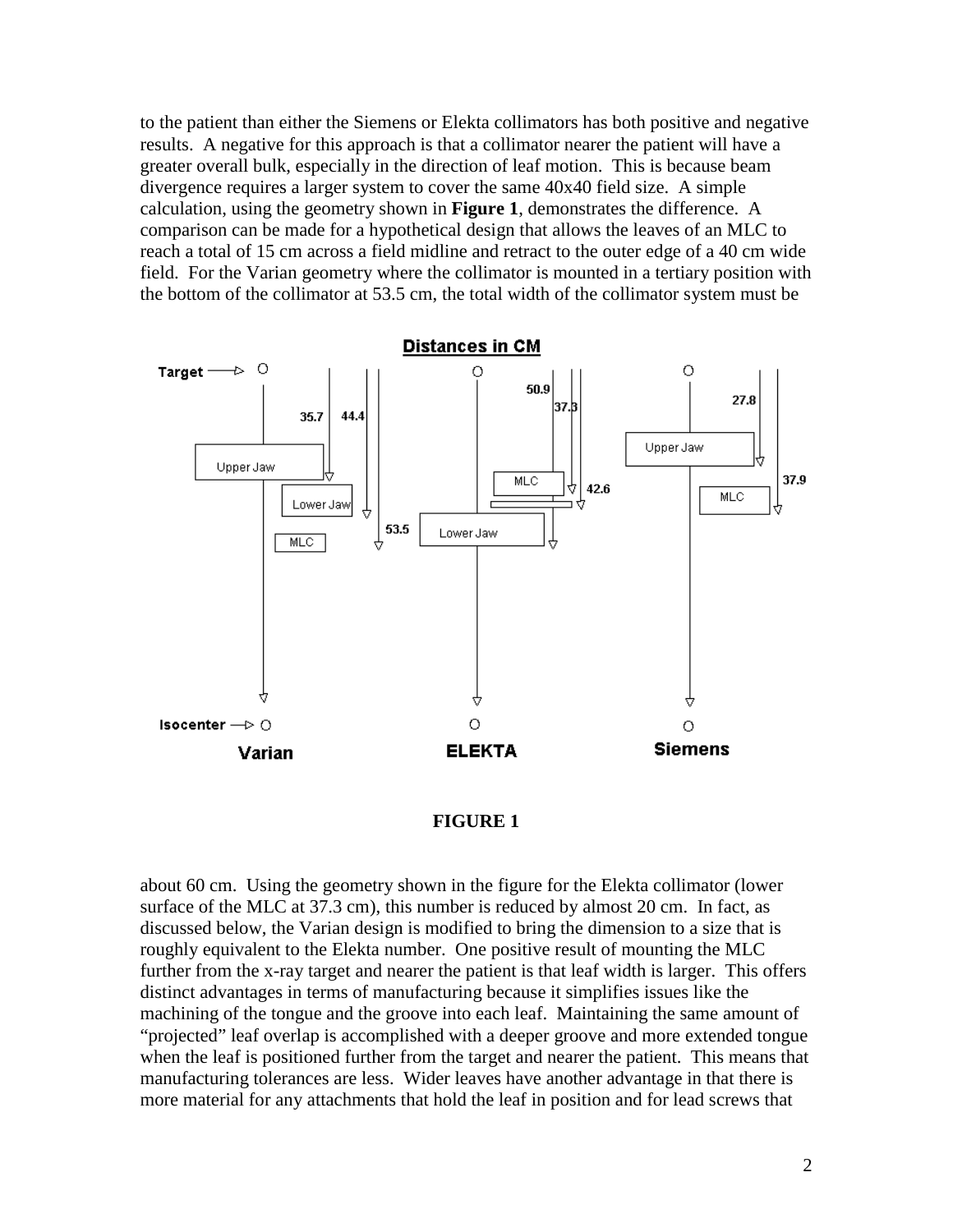move the leaves. An additional advantage that results from placing the MLC further from the target is leaf positioning tolerances are relaxed. The slight separation between the side surfaces of neighboring leaves that is needed to avoid friction is easier to achieve when the MLC is mounted lower in the treatment head. Also, maintaining a 1.0 mm position accuracy for the leading edge of a leaf at isocenter translates to positioning accuracy of 0.37 mm at the MLC position for the Elekta geometry, while a 0.54 mm accuracy is needed for the Varian placement of the collimator. A disadvantage of mounting the leaves nearer to the x-ray target (or using thinner leaves as is done for micro-MLC systems and 0.5 cm systems) brings the between-leaf leakage regions closer together and can cause the transmission peaks to join so that average radiation leakage for the MLC is increased. This is seen for the apparent increased through-the-leaf leakage for the Elekta collimator compared to the Varian collimator. This is not the expected result given the significantly greater thickness of the Elekta collimator (7.5 cm compared to 5.5 cm for Varian) in the beam direction. It should be pointed out that this effect is also dependent on the spot size for the particular radiation beam and is not entirely due to the position of the collimator.

### 2. Divergent Versus Rounded Leaf Ends

Siemens has chosen to mount their MLC as a replacement for the lower standard jaw system. This geometry gives an intermediate leaf width dimension, relative to the other two manufacturers, for the same projected size at isocenter. This positioning creates a favorable geometry for the use of arcing trajectories so that the leading edge of each leaf follows beam divergence. The other MLCs do not employ this level of sophistication and instead use rounded leaf ends with a linear trajectory. The argument for having the leaves move along a plane is that the mechanics are greatly simplified so that failures should occur less frequently. It is not clear that the Siemens MLC has a major advantage over the Varian collimator when the penumbrae at the leaf ends are compared. Although the Varian collimator has rounded ends that should produce a larger 80 to 20% penumbra width relative to the Siemens system which has flat ends that follow beam divergence, the fact that the Varian collimator is closer to the patient tends to compensate. In fact, the geometry has an overriding effect and the Varian penumbra width is smaller than the Siemens width. Additionally, given the current state-of-the-art of patient immobilization, daily setup variations blur edges to the point where it is impossible to distinguish any edge. This applies to divergent block edges as well as either divergent or rounded MLC edges. It also applies to stepped MLC edges. That is, when setup errors are included, it is hard to tell the difference between divergent block edges and stepped edges defined by an MLC with either rounded or divergent leaf ends (**see reference 3**). This issue will be discussed in greater detail below.

## 3. The Varian Carriage Design

The design of the Varian collimator as described above is not complete in that an interesting modification was made to reduce the overall size of this device in the direction of leaf travel. It was recognized early in the design and engineering phase of the Varian collimator that the 60 cm width calculated above, for leaf travel alone and not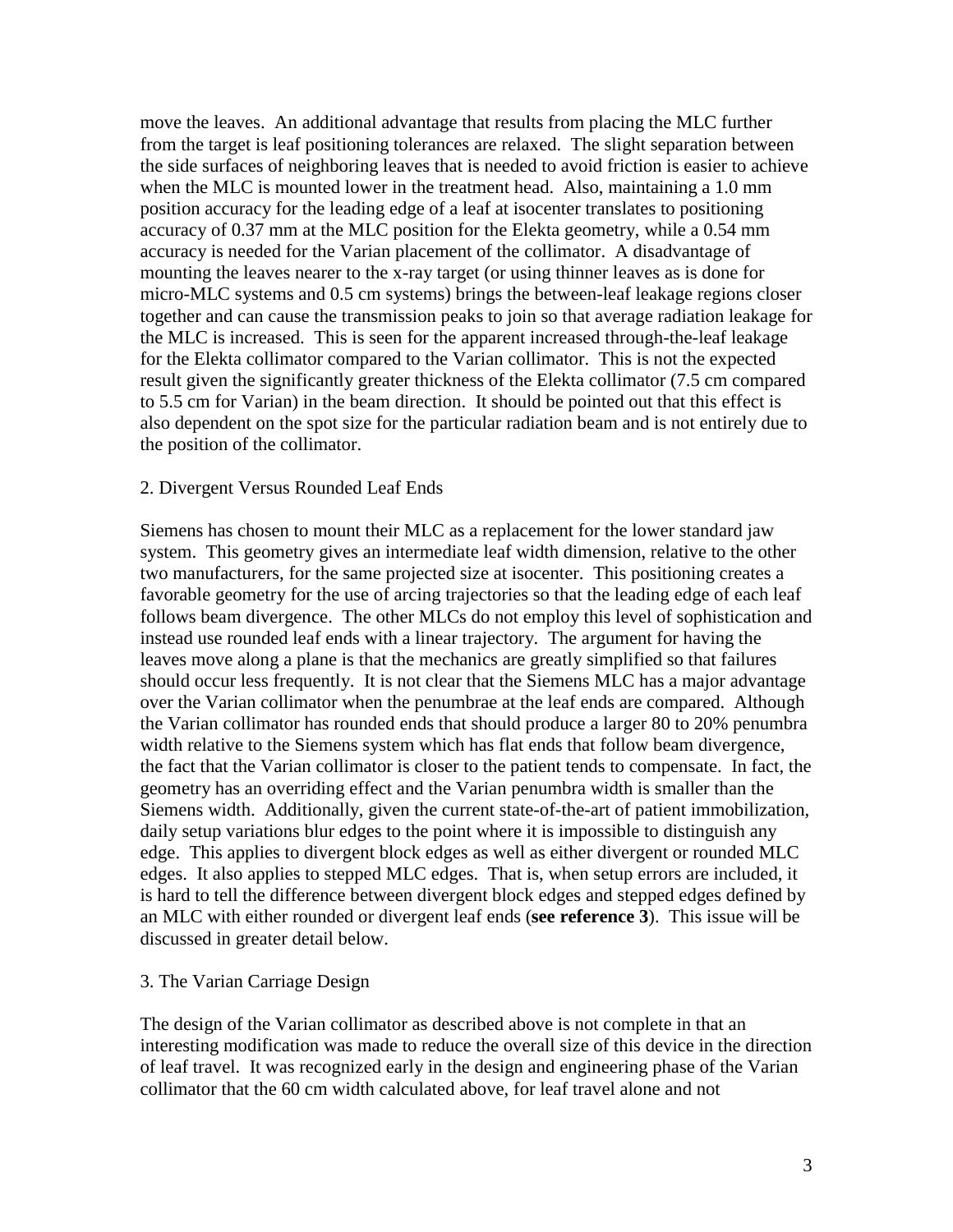considering other factors like the mounting of the motors that drive the leaves, is problematic. Based on this type of calculation, it was decided that the general bulk of the treatment head would be excessive if a leaf reach at isocenter of about 35 cm (20 cm to the center of a 40 cm wide field plus 15 cm across midline) was attempted. As an alternative, studies were conducted (**see reference 4**) to show that a different design that places leaves with a shorter reach on carriages on each side of the field could be used. The idea was that these carriages could be moved in and out of the field to extend leaf reach. It must be recognized that this design introduces a limitation (that was deemed acceptable by the study referenced above) in that the position of the most extended leaf on any one side of the field cannot exceed the most retracted leaf by more than 14.5 cm. This is because the total length of a leaf projected to the isocenter position is 14.5 cm. This is much shorter than the 32 cm reach of either the Elekta and Seimens systems. However, given the restriction in the reach, when the movement of the carriages is included, the Varian leaves can be positioned even further across the field midline (16 cm). The Varian design has a major advantage in that it is possible for a leaf moving from one side to pass its two neighboring leaves from the opposite side. This ability to interdigitate leaves results from the fact that maximum leaf extension from the last support point is only 8 cm for the Varian collimator compared to 12 cm for the Elekta MLC. The shorter reach allows for better control of leaf trajectories so that they do not deviate from their desired path as they extend toward the opposite bank. The ability of leaves to pass neighboring, opposed leaves is important for some intensity modulation segmentation techniques (**see reference 2**). Also, although Varian has not yet allowed movement of the carriage during dynamic MLC dose delivery, the carriage design has the potential of providing a larger field coverage for intensity modulated dose delivery.

#### 4. Backup or Follower Jaws

Both the Elekta and Varian MLCs have additional backup jaws that travel in the same direction as the MLC and are full in the sense that they are not segmented. The Siemens MLC does not use this design. As pointed out previously, the approach used for the Varian collimator was to add the MLC below the existing full thickness field shaping jaws. The Elekta approach was to work with the same model previously employed for alloy blocks. That is, the MLC is designed to give a transmission through the portion of the field that is shaped that is on the order of 3 to 4% which is similar to the number for alloy blocks. A follower jaw closes to the position of the most retracted leaf and holds the leakage for the surrounding area to 0.5% of the open field value. Since the Elekta collimator extends from the edge of a 40x40 cm opening, it is not necessary to have a full thickness backup system because the two jaws always work together to bring the leakage radiation down to 0.5%. With this design, placing a thin follower jaw (see **Figure 1**) programmed to always align with the most retracted leaf saves space. This is an important part of the Elekta design because this company mounts an automatic wedge in the head of the machine. Like dynamic wedging, this device eliminates the need to enter the treatment room, by occupies significant space in the treatment head. Overall, however, the Elekta design provides more clearance than the Varian approach. The Varian approach shields the area surrounding the shaped portion of the field to a leakage level that is much lower than the required 0.5% of the open field value. This is necessary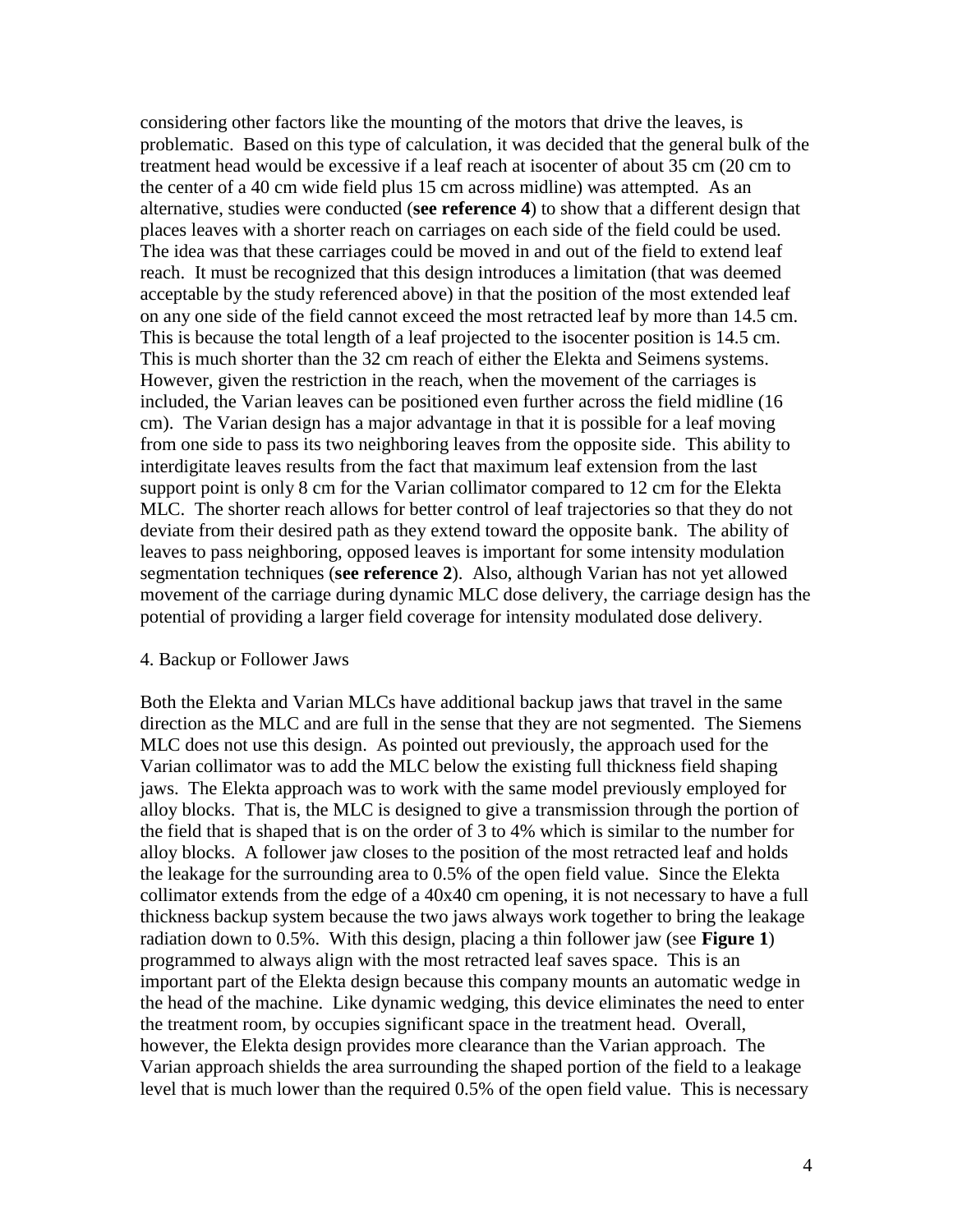because the carriage design will cause "peek through" regions when the collimator is extended too far across the field.

## 5. Leaf Stepping and Dose Undulation at an MLC Edge

Varian has now introduced a new collimator with narrower (0.5 cm) leaves near the field center. As stated above, studies (including **reference 3**) have shown that daily setup variations blur divergent block edges and MLC edges to the extent that they are indistinguishable. It should be added that reference 3 was based on a previous study (**reference 6**) that demonstrated state-of-the-art immobilization and patient positioning at the time the study was undertaken. This would have been about 1990. With the current trend toward on-line imaging and possible daily CT localization, the argument that 1.0 cm wide leaves are acceptable may not hold. Another technique for removing the dose stepping that occurs at the edge of an MLC defined field was first presented by Galvin, Leavitt, and Smith (**reference 7**). The technique dithers the treatment table to remove the dose undulation. Siemens has automated this approach for use with their collimator. The problem with this technique is that while the collimator is in one of several irradiation positions, small portions of the field that need irradiation are shielded while other portion not needing radiation are treated. Although the shielded areas may be treated and the treated areas may be shielded in the next segment, since radiation cannot be subtracted from treated areas, the method will not produce a dose distribution that is equivalent to smaller leaves. That is, the distribution will not converge to the sharp, smooth edge obtained with divergent alloy blocks. Instead, adding more and more segments removes the dose scalloping, but the penumbra converges to a width of the "effective penumbra" which is wider than the block penumbra width in situations of severe leaf stepping. The effective penumbra is defined for an MLC edge with leaf stepping (see **reference 4**) as the perpendicular distance between a line joining the valleys of a low isodose line (say 20%) and a line joining the peaks of a high isodose line (say the 80%).

It is interesting to directly compare the dose undulation at MLC edges for the three available systems (see **reference 8**). This comparison was carried out with the Varian MLC with 1.0 cm leaves. Since the Varian collimator is nearer the patient, it produces the most dramatic dose undulation when the leaves are stepped. In comparison, the distribution for the Elekta collimator is blurred. The Siemens collimator is similar to the Varian distribution. This does not necessarily mean that the Elekta collimator is better. Daily setup variations in patient positioning will tend to blur all edges during the treatment. However, the more pronounced stepping seen on Varian port films is visually disturbing to some clinicians, and the blurred Elekta edge is more easily accepted. However, it is important to remember that what is seen on a port film does not necessarily represent what is happening in the patient when daily setup variations are taken into account and when a number of fields are added to the one seen on the film.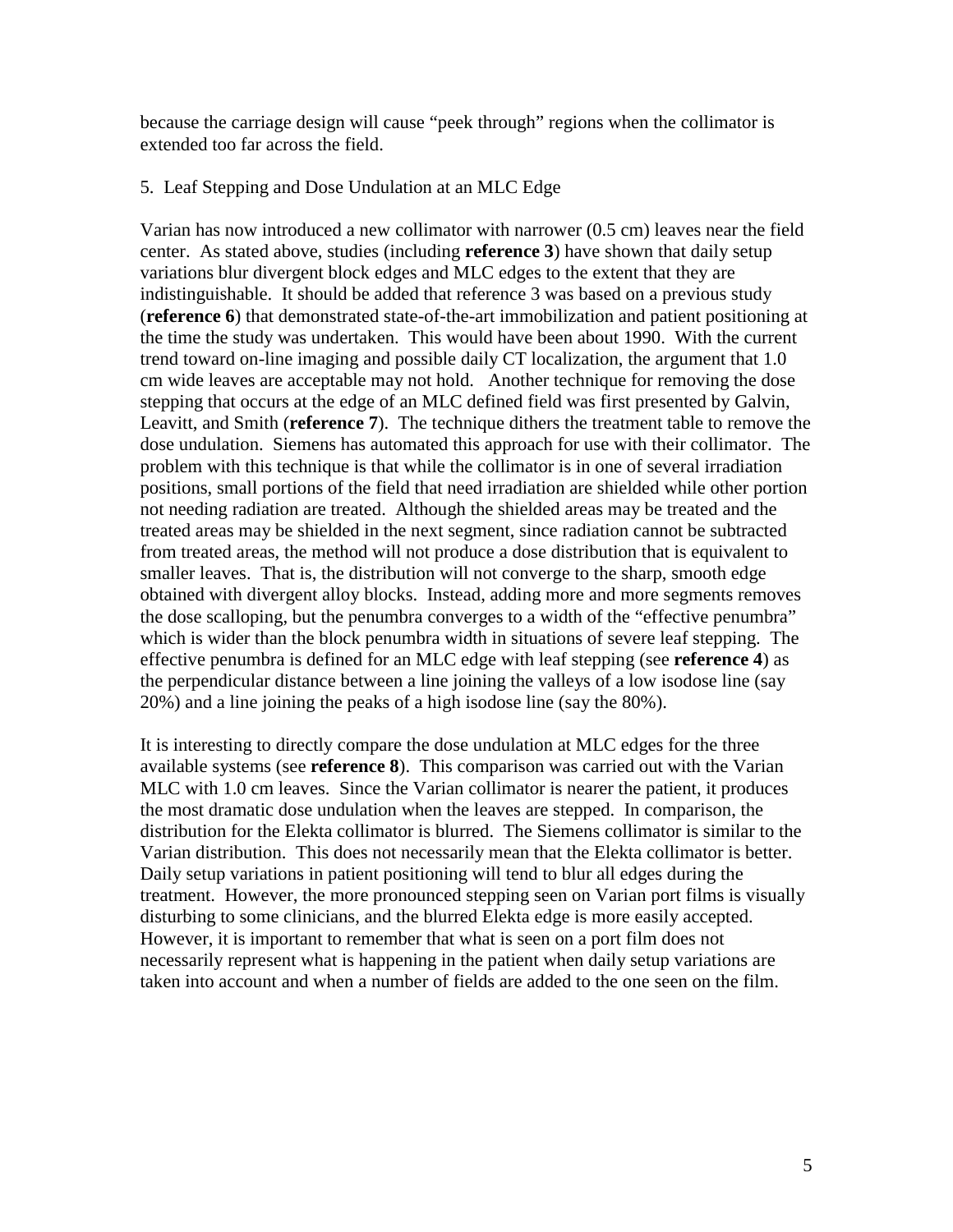## **B. ACCEPTANCE TESTING, COMMISSIONING, AND QUALITY CONTROL**

#### 1. Tests for Standard Secondary Adjustable Jaws

The tests utilized for accepting, commissioning, and routine QA of a multileaf collimator are similar to the ones that have been used for many years for secondary adjustable jaws. An excellent method for testing and aligning standard adjustable jaws is given in **reference 1**. Some tests must be added to handle the differences that exist between the modern version of a multileaf collimator (the commercially available Elekta, Siemens and Varian MLCs) and more traditional, single-element jaw systems. One obvious difference is the result of separating a standard jaw into a series of individual segments for the multileaf. This means that each leaf must be viewed as a separate unit, and tested independently. Fortunately, for most of the procedures suggested here, it is possible to test the leaves together and look for situations where a particular leaf deviates from a desired pattern formed by the rest of the leaves. This greatly simplifies the process so that acceptance testing, commissioning and QA of an MLC is not much more difficult than what must be done for more traditional field shaping approaches. That is, compared to the tests that would typically be carried out for standard jaw systems used together with alloy block fabrication equipment, approximately the same amount of time and effort is required. It is important to remember that commissioning and QA for blocks has to included procedures that test proper construction of the blocks as well as accurate mounting on the block support trays.

The fact that the multileaf collimator consists of a number of separate elements, the leaves, does create some special considerations that must be included in the acceptance testing, commissioning measurements and QA procedures. Placing the leaves side-byside to form a single bank introduces the possibility of radiation leakage between neighboring elements. A tongue-and-groove arrangement is used to minimize leakage between leaves, but this design creates another problem that was identified (**references 5 and 2**) soon after the introduction of the modern multileaf collimator. The tongue-andgroove effect is the result of the fact that the tongue of one leaf traverses the same space as the groove of its neighboring leaf. This overlap gives rise to a region of low dose when, for example, a multileaf collimator is used to abut two fields. An example would be the use of a single isocenter technique along with the MLC to abut an anterior field with two lateral fields. The region of low dose is not large, but it should be documented as part of the test procedure for a new collimator.

As discussed briefly above, an additional issue is the dose pattern that occurs at the edge of a field defined by MLC. Multileaf collimator field shaping differs from the use of divergent, shaped alloy blocks in that the leaves must be stepped in order to follow an irregular field edge. This stepping of the leaves causes a distinct scalloping of the dose pattern that should be understood by the physicists, dosimetrists and physicians using a multileaf collimator. This means that the commissioning process should include some effort to represent the true dose distribution Information for some collimators exists in the literature (see, for example, **reference 3**), and can be used to educate clinicians about the differences between multileaf and alloy block field shaping.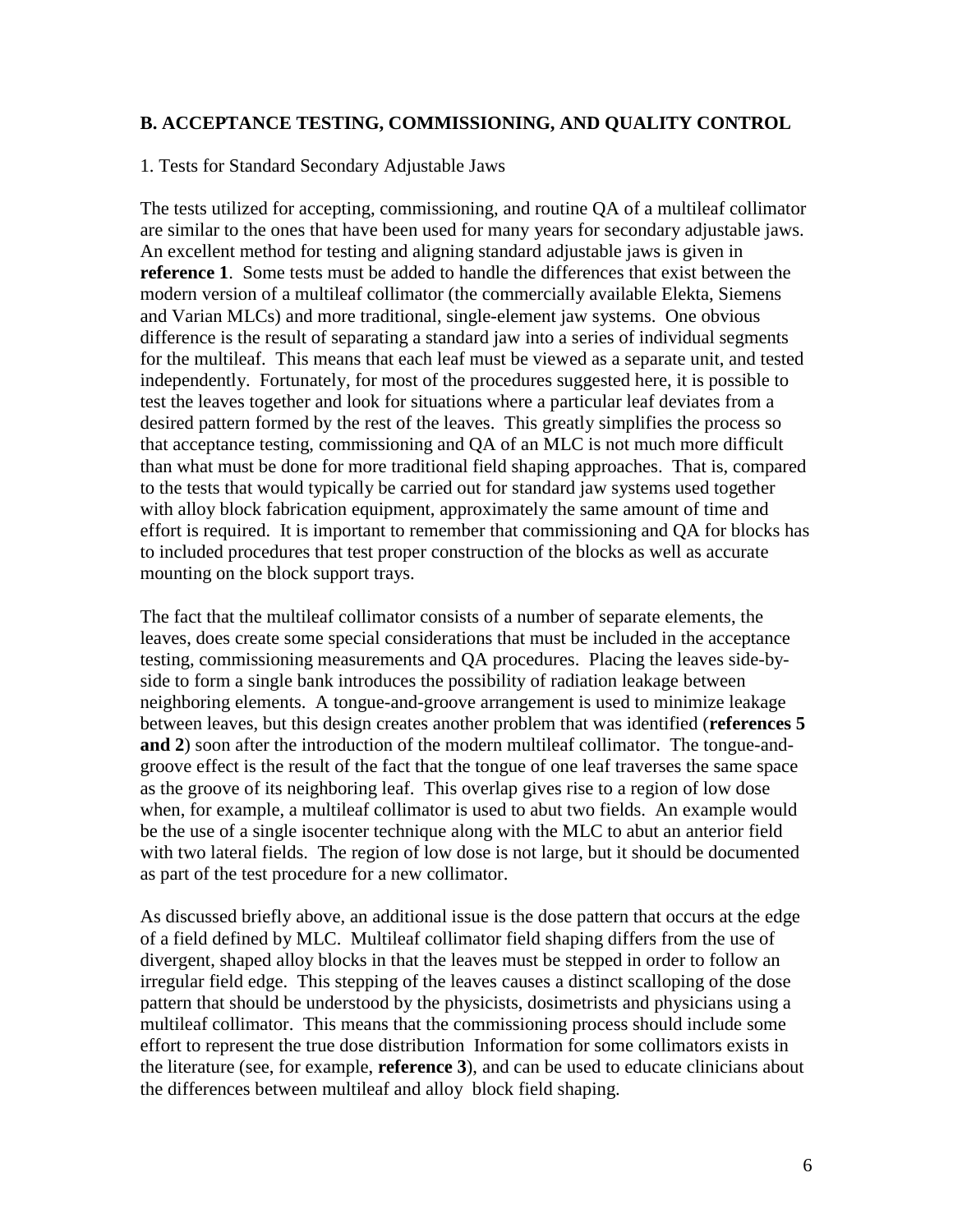For the tests and procedures listed below, there is not a single set of measurements that apply to all three of the available collimators. This is because, as pointed out above, designs are different. In the tests given, the adjustments to the procedures that are needed to account for differing designs will be pointed out.

The tests recommended for standard adjustable jaw systems are listed as follows:

# TESTS FOR STANDARD ADJUSTABLE COLLIMATORS

- 1. Collimator position accuracy including readout and isocentricity.
- 2. Penumbra width as a function of leaf position.
- 3. Light/x-ray field agreement.
- 4. Radiation leakage through collimator.
- 5. Interlocks.
- 6. Collimator speed including acceleration and deceleration.

All of the tests listed should be performed during acceptance testing. Leakage through the collimator need not be repeated during commissioning or as part of routine QA. The assumption is that leakage through the collimator will not change with time. As discussed in detail below, this may not be the case for MLC devices. The remaining tests should be part of all three processes, but the methodology used for each case may differ. The example, a simple visual check of radiographs of different field openings is usually adequate documentation that jaw faces properly track beam divergence. Thus, for routine QA, this simple test can be used in place of the more extensive scanning that should be carried out as part of the commissioning process or the somewhat abbreviated scanning done at the time of acceptance testing. Detailed descriptions of the tests recommended for each of the three different processes (acceptance, commissioning, and QA) are given below.

2. Tests for Multileaf Collimators

In addition to the standard tests described above, the special considerations for multileaf systems are listed as follows:

# TESTS SPECIFICALLY FOR MLC

- 1. Between-leaf leakage and leakage with "follower" jaws (if provided).
- 2. Dose distribution at tongue and groove overlap region.
- 3. Interlocks for "follower" jaws.
- 4. Generation of leaf shapes and the file transfer process.
- 5. Dose distribution at stepped edge.

When backup or follower jaws are used, tests must be included to guarantee that they are always adjusted, along with the orthogonal jaws, to the smallest rectangle conforming to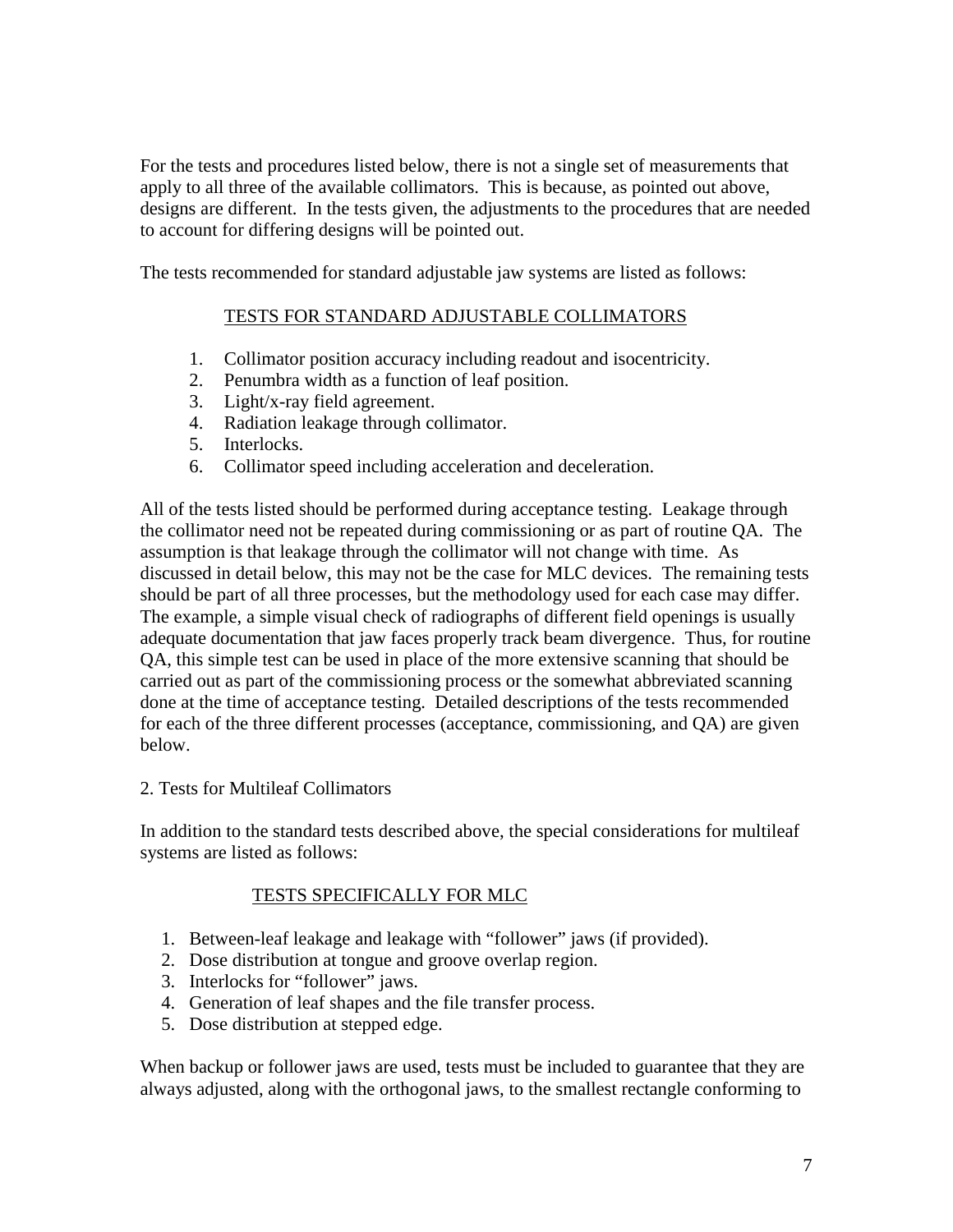the irregular shape described by the MLC. Interlocks that either warn or prevent treating with the follower jaws retracted, more than necessary, must be checked. During MLC testing, it is also necessary to incorporate some procedures that verify the ability of the system to correctly handle the transfer of MLC coordinate files and to faithfully reproduce a series of standard shapes. These tests are analogous to those used for cerrobend block fabrication and mounting equipment.

Measurement of between-leaf leakage is an important part of acceptance testing for MLC. These acceptance test results can be made a part of the commissioning report, or repeat measurements can be taken during commissioning. Unlike the situation for standard adjustable jaws, it is not true that MLC leakage will remain unchanged with time. While through-the-leaf leakage will not change, wear of the mechanisms that control the trajectory of the leaves across the field can allow some leaves to shift and close the gap used to reduce friction. Leaves moving together will cause enlarged separations somewhere else in the leaf bank, and the pattern of between-leaf leakage will change. For this reason, between-leaf leakage should be measured initially and repeated periodically throughout the life of the MLC. The measurement procedure should be carefully controlled so that the initial data forms the baseline for comparison to later measurements. A visual comparison of the leakage pattern as seen on a transmission radiograph of the MLC is usually sufficient to detect problems. Although, scanning of the pattern obtained when the MLC is first commissioned is desirable so that this data can be compared to a subsequent scan when it is suspected that the MLC needs overhaul or replacement. As a technique for detecting shift of leaves due to gravity, comparison of transmission radiographs for the four major gantry angles (0, 90, 180, 270 degrees) is recommended.

As stated above, the dose distribution at a stepped MLC edge is important for educating clinicians about the difference between this new field shaping technique and the use of divergent cerrobend blocks. These distributions will not change with time and need not be repeated after the commissioning process. However, as discussed in detail below, these distributions are hard to determine because a small detector is required to resolve the rapid dose changes. It is better to use information currently available in the literature (see **references 3 and 10**) to represent the stepped edge dose distribution than to try to measure these distributions with an inappropriate detector. Distributions for a different manufacturer should not be used because of the strong dependence of the dose scalloping on MLC positioning relative to the x-ray target.

A simple film double-exposure method (see **reference 5**) can be used for quantifying the dose reduction in the overlap region of the tongue and groove. This distribution is helpful for understanding the dose variations that occur when MLC is used to abut fields. However, it is important to point out that daily setup variations will spread the approximately 25% dose depression that results from tongue-and-groove overlap at the edge of two abutted fields so that the overall effect is unimportant for fractionated treatment.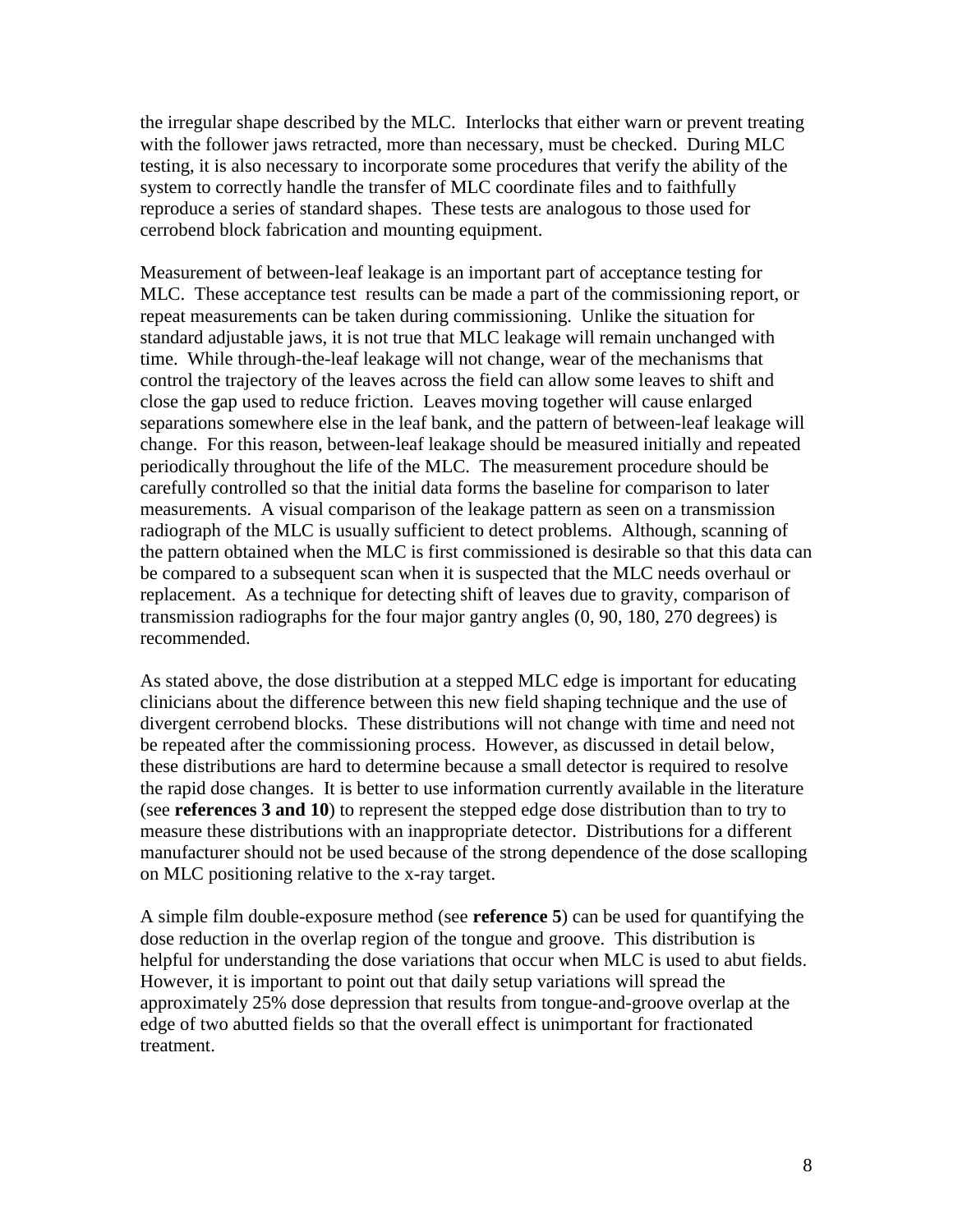As was the case for the standard tests described previously, these special MLC tests must be assigned to one or more of the categories of acceptance testing, commissioning, and routine QA. This separation is made below, and the details of the different test are also given.

## 3. Tests for Intensity Modulated Radiation Therapy (IMRT)

The acceptance, commissioning and routine quality assurance for a multileaf collimator intended for IMRT can be different than what is suggested above for simple block replacement. IMRT can require much tighter tolerances on the control of leaf movement in terms of leaf speed, positioning accuracy, between-leaf transmission, and through-leaf leakage. For example, if a 10 cm wide field is to be homogeneously irradiated by sweeping a 1.0 cm wide slit from one side to the other, a 1.0 mm error in the positioning of one leaf bank will result in an approximately 10% error in the delivered dose. Additionally, as pointed out some time ago, leakage radiation reaching the patient's whole body and individuals outside the treatment room will increase substantially (see **references 9 and 2**). In this case, leakage dose will increase by about a factor of 9 relative to the situation where a single open field is used. Between-leaf leakage, leaf speed control, and leaf positioning accuracy can change with time and must be periodically checked and compared to acceptance and commissioning values. Using a step-and-shoot sliding window instead of a dynamically moving slit lifts the requirement that leaf speed be tightly controlled. The superimposed field technique for IMRT field segmentation (see **reference 2**) will produce lines of over and under exposure running perpendicular to the direction of leaf movement when the leaves are not accurately positioned. For this reason, when an MLC is used for IMRT, the +2mm position accuracy recommended for alloy blocks should be reduced to +0.5 mm. Thus, tests that can demonstrate positional accuracy at this level must be used.

## SPECIAL TESTS FOR IMRT

- 1. Leaf speed control (for dynamic dose delivery).
- 2. Leaf position accuracy and isocentricity. (same tests as above, but tolerance reduced to  $+5$  mm)

## 4. Importance of Detector Size

Many of the measurements described here require a very small detector size. This is because the dose fall-off at the edge of any beam defining device can be extremely sharp (approximately 15% per mm). Another example is the very narrow peak in the transmitted dose that occurs between closed leaves. Measurement of between-leaf leakage with a detector of inappropriate size will lead to results that differ widely from those reported in the literature. Film is an ideal dosimeter for most of the measurements described here, but a scanning densitometer with a sufficiently small spot size must be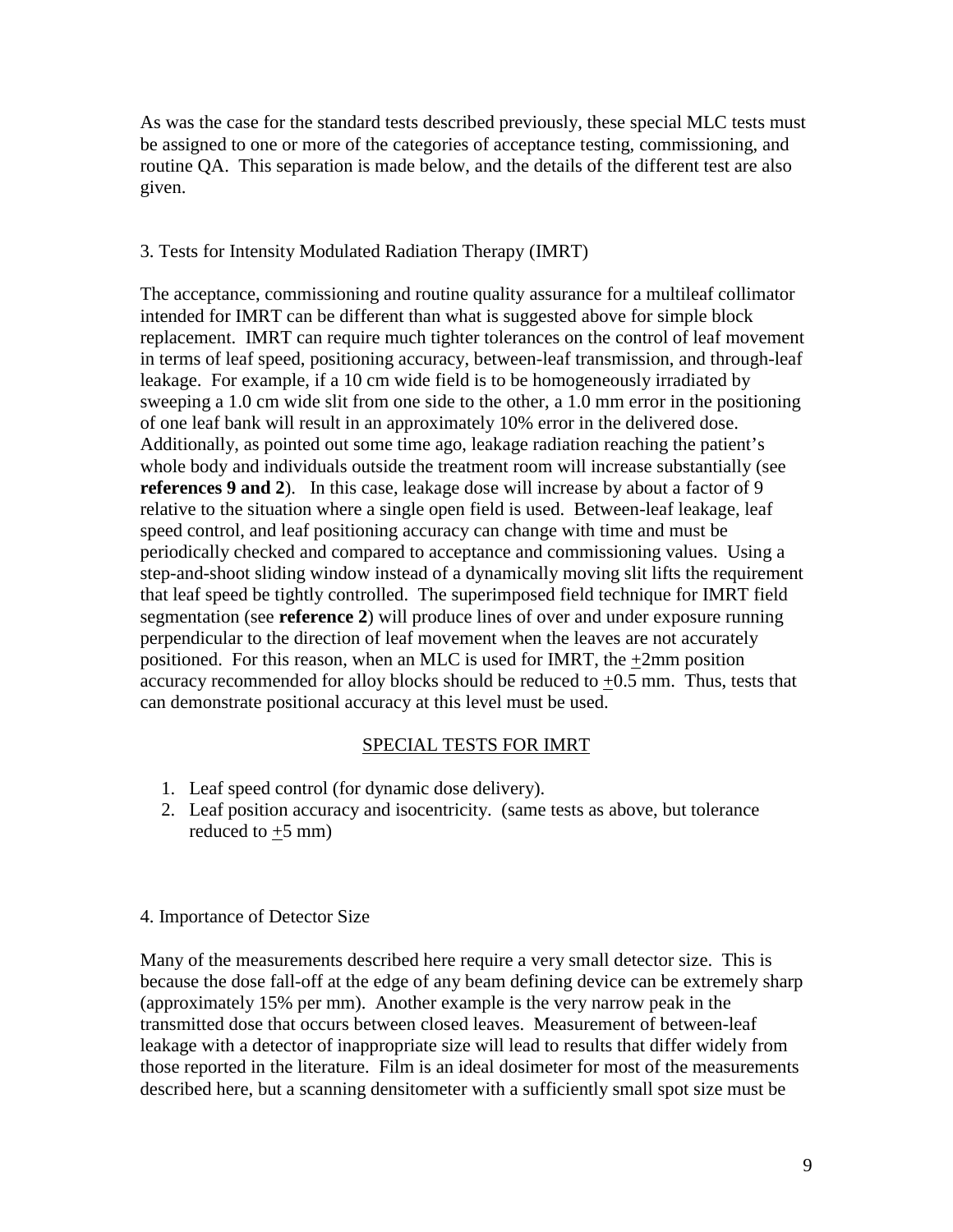used for analysis. A spot size of 0.5 mm diameter is recommended. If equipment with this level of resolution is not available, all measurement must be interpreted with great care.

## 5. Recommended Tests and Tolerance Limits

## ACCEPTANCE TESTING

1. Leaf Position Readout and Isocentricity

Test: see procedure A Tolerance limits:  $\pm 1.0$  mm for isocenter (zero position) &  $\pm 2.0$  mm for other leaf positions

2. Penumbra Width as a Function of Leaf Position

Test: D<sub>max</sub> and 10 cm depth beam profiles for different field sizes using an appropriately small detector Tolerance limits: 80 to 20% penumbra changes by less than 1.5 mm for a range of 10 cm over field center line to 15 cm back from center

3. Light/x-ray Field Alignment

Test: use any of the many traditional tests available Tolerance limits:  $+2.0$  mm agreement for any edge for small, medium  $\&$  large fields

4. Radiation Leakage Through Collimator and Between Leaves With and Without Backup Collimators

Test: see procedure B Tolerance limits: leakage peaks between leaves should not exceed transmission through a standard 3 inch thick cerrobend block for the photon energy tested

5. Interlocks

Test: see procedure C Tolerance limits: see manufacturer specs

# **COMMISSIONING**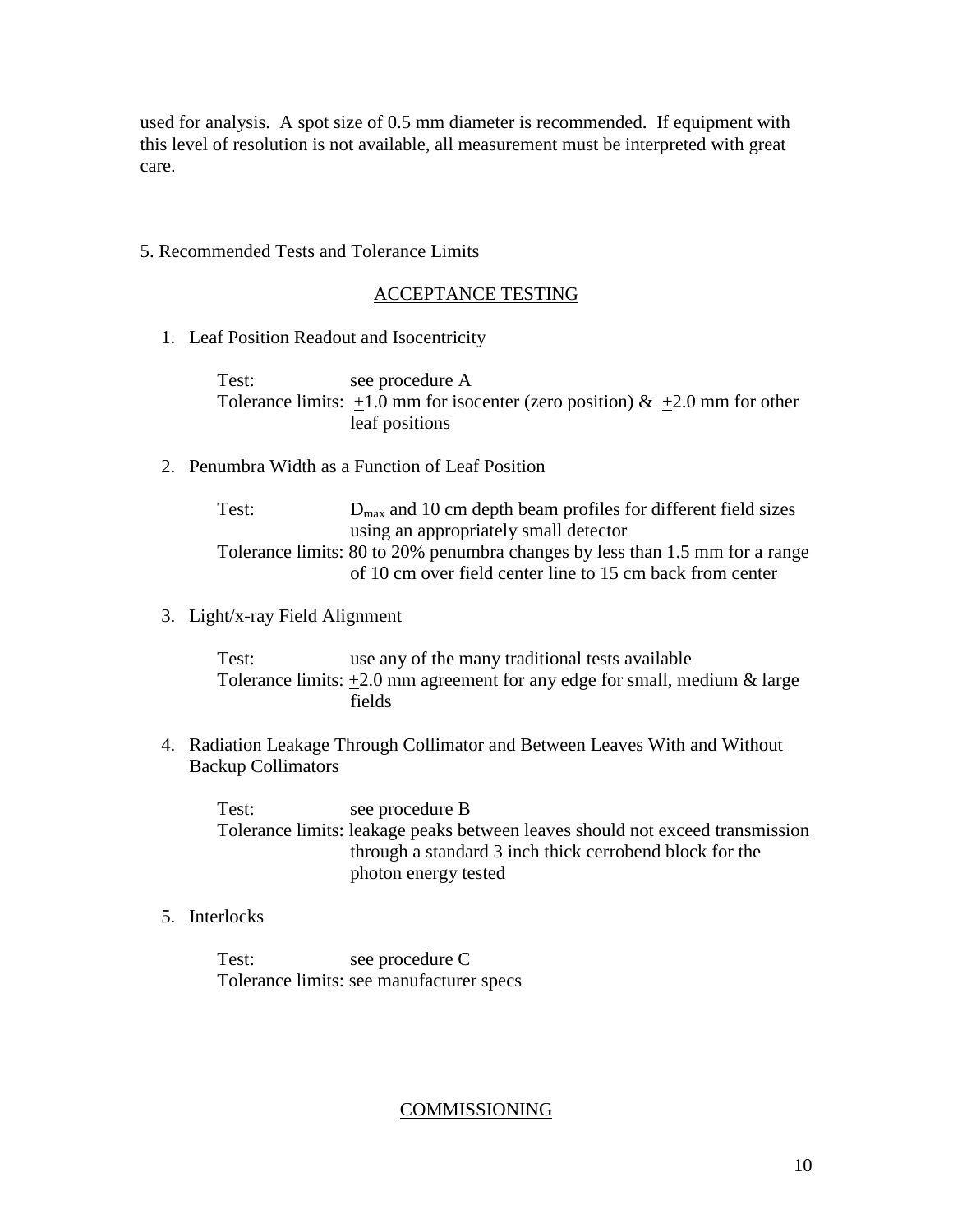1. Leaf Position Readout and Isocentricity

Test: see procedure A Tolerance limits: a) +1.0 mm for isocenter (zero position)  $\&$  +2.0 mm for other leaf positions for block replacement  $b) +0.5$  mm for IMRT

2. Penumbra Width as a Function of Leaf Position

Test:  $D_{\text{max}}$  and 10 cm depth beam profiles for different field sizes using an appropriately small detector Tolerance limits: 80 to 20% penumbra changes by less than 1.5 mm for a range of 10 cm over field centerline to 15 cm back from center

3. Light/x-ray Field Alignment

Test: use any of the many traditional tests available Tolerance limits:  $+2.0$  mm agreement for any edge for small, medium & large fields

4. Radiation Leakage Through Collimator and Between Leaves With and Without Backup Collimators

Test: see procedure B Tolerance limits: leakage peaks between leaves should not exceed transmission through a standard 3 inch thick cerrobend block for the photon energy tested

5. Interlocks

Test: see procedure C Tolerance limits: see manufacturer specs

NOTE: Tests 2, 3, 4, & 5 are exactly the same as the ones listed for Acceptance Testing. Test 1 is the same as long as the MLC is not to be used for IMRT. Tests performed during Acceptance Testing do not need to be repeated as long as a copy of the test results for Acceptance is included as part of the Commissioning Report.

## ROUTINE QUALITY ASSURANCE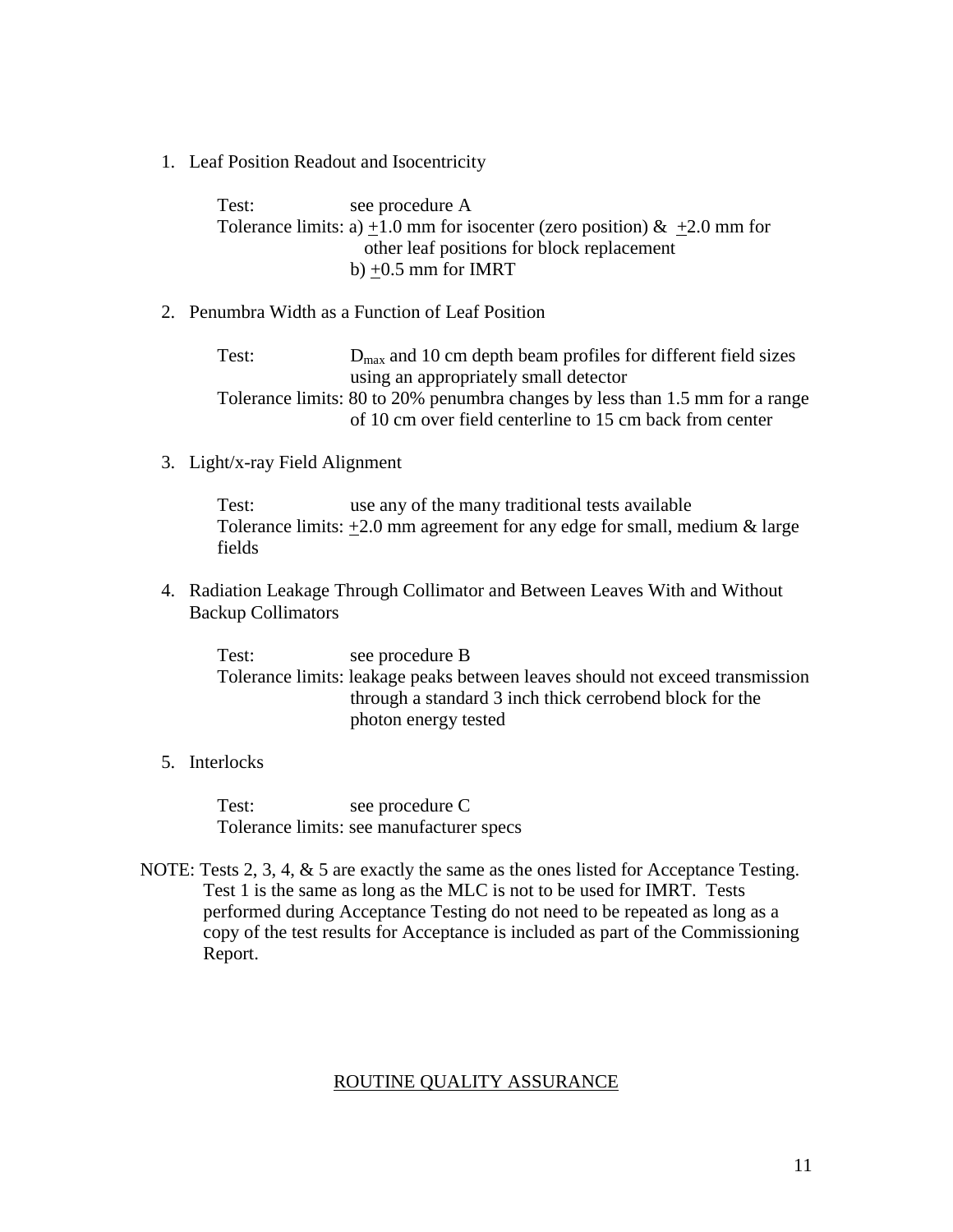1. Leaf Position Readout and Isocentricity

| Test:      | see procedure A                                                                      |
|------------|--------------------------------------------------------------------------------------|
|            | Tolerance limits: a) $\pm 1.0$ mm for isocenter & $\pm 2.0$ mm for leaf position for |
|            | block replacement                                                                    |
|            | b) $+0.5$ mm for IMRT                                                                |
| Frequency: | monthly for block replacement and weekly for IMRT                                    |

2. Penumbra Width as a Function of Leaf Position

| Test:      | $D_{\text{max}}$ and 10 cm depth beam profiles for different field sizes     |
|------------|------------------------------------------------------------------------------|
|            | using an appropriately small detector                                        |
|            | Tolerance limits: 80 to 20% penumbra changes by less than 1.5 mm for a range |
|            | of 10 cm over field center line to 15 cm back from center                    |
| Frequency: | semiannually                                                                 |

### 3. Light/x-ray Field Alignment

Test: use any of the many traditional tests available Tolerance limits:  $\pm 2.0$  mm agreement for any edge for small, medium & large fields Frequency: monthly

4. Radiation Leakage Through Collimator and Between Leaves With and Without Backup Collimators

| Test:      | see procedure B                                                               |
|------------|-------------------------------------------------------------------------------|
|            | Tolerance limits: leakage peaks between leaves should not exceed transmission |
|            | through a standard 3 inch thick cerrobend block for the                       |
|            | photon energy tested                                                          |
| Frequency: | semiannually                                                                  |

5. Interlocks

Test: see procedure C Tolerance limits: see manufacturer specs Frequency: monthly

6. File Transfer and Faithfulness of Standard Field Shapes

Test: see procedure D Tolerance limits:  $\pm 2$  mm Frequency: monthly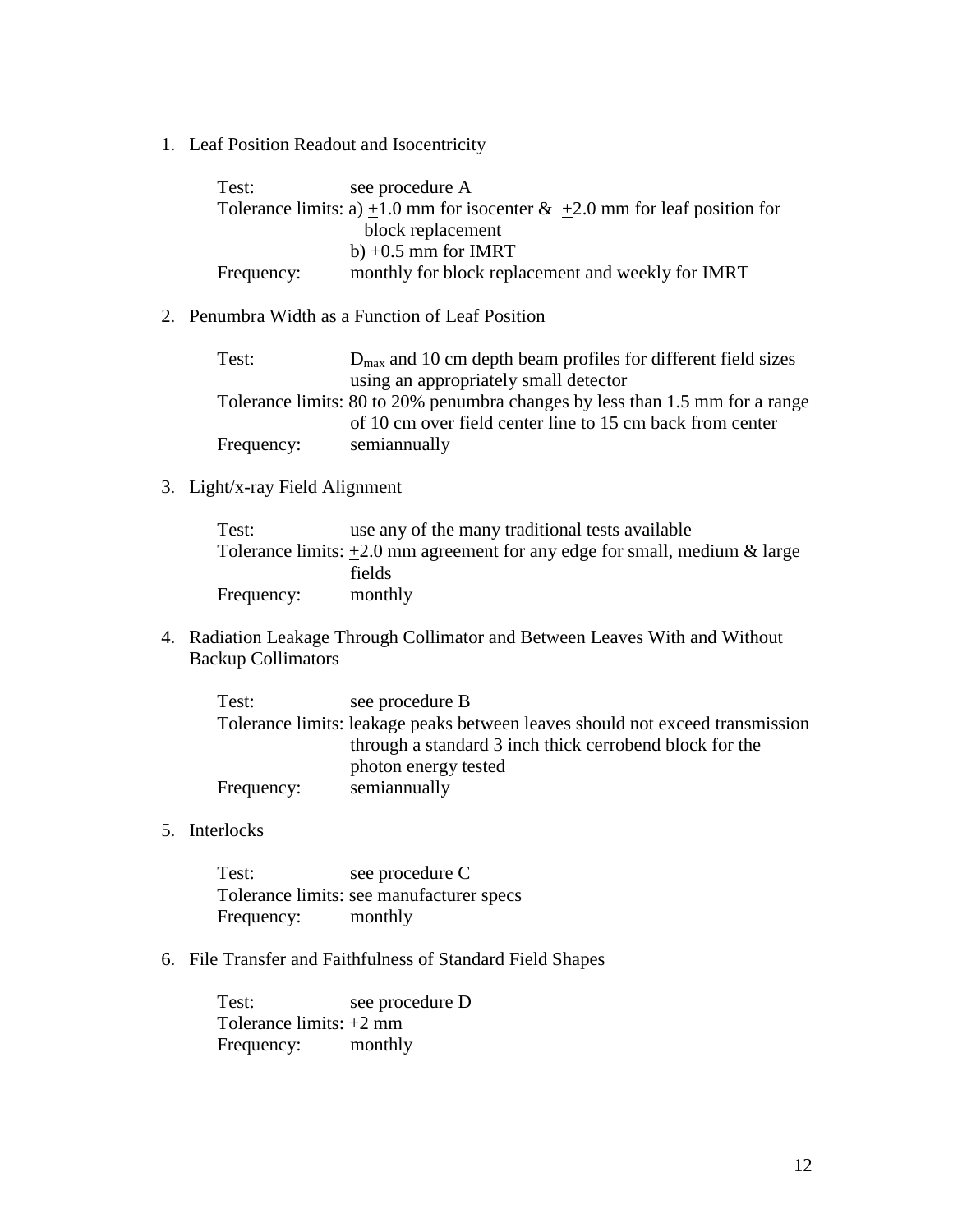### 6. Specific Procedures

Procedure A - Leaf Position Readout and Isocentricity

## LEAF POSITIONING AS A FUNCTION OF COLLIMATOR ROTATION

1. Define a 10x5 cm field using the MLC and with one leaf bank at the zero position as shown in **Figure 2**. That is, produce a "center-blocked" 10x5 cm field.

2. Place a film in a paper envelope on the patient support system at the isocenter distance. Place appropriate build-up material on top of the film. With the treatment unit directed vertically downward, expose film to produce a medium optical density. 3. Without moving the film, rotate the collimator by 180 degrees. Expose film with same number of Monitor Units used for step #2.

4. Develop film and observe the line were two fields abut. The film can be scanned with a densitometer to quantify the results.

5. Dose homogeneity across the abutment region demonstrates proper leaf calibration for the zero position. A low-density region indicates that the leaf is positioned too far into the field, and an increased density shows that the leaf is withdrawn from the true field centerline.

6. Measure from the center of the abutment line to the opposed leaf bank to determine calibration accuracy for the "5 cm withdrawn" position for these leaves.

7. Rotate collimator by 90 degrees and repeat steps 1 to 6.

8. Repeat steps 1 to 7 with the leaf positions reversed. That is, with a mirror image "center-blocked" 10x5 cm field.

9. The above measurements check the calibration of the central 10 leaves of each leaf bank for the zero and 5 cm withdrawn positions. The procedure checks calibration as a function of collimator rotation. Calibration of the remaining leaves and for other leaf positions is accomplished by comparing to these four known positions. This is accomplished by irradiating other known field sizes and always including a previously calibrated position as one side of the field. For example, if a radiograph of a 40x15 cm field with one edge falling at the beam centerline is obtained, the leaf bank withdrawn by 15 cm can be calibrated against the opposed bank which is positioned along the field centerline. The procedure can be repeated until all leaves are calibrated at the following positions: 10 and 5 cm over the field center, at the field center, 5, 10, 15 and 20 withdrawn from the center.

#### LEAF POSITIONING AS A FUNCTION OF GANTRY ROTATION

1. Define a 10x5 cm field with the MLC and with one leaf bank at the zero position as shown in **Figure 2**. That is, produce a "center-blocked" 10x5 cm field. 2. Place a film in a paper envelope "on end" on the patient support system at the isocenter distance. Use plastic sheets to provide build-up material and to support film in the vertical position. Turn the gantry to point horizontally across the treatment room. Expose film to produce medium optical density.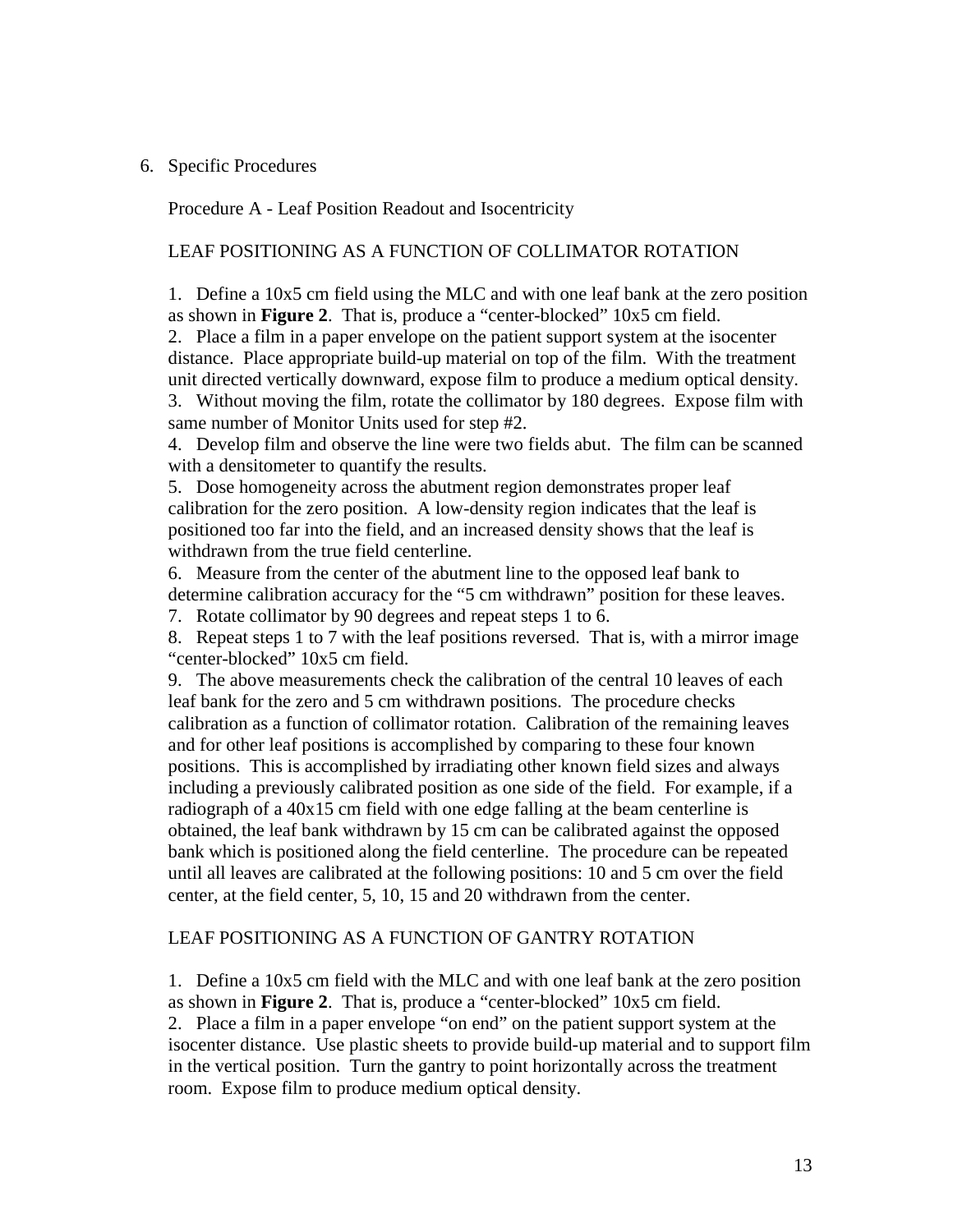3. Without moving the film, rotate the gantry by 180 degrees. Expose film with same number of Monitor Units used for step #2.

4. Develop film and observe line were two fields abut. The film can be scanned with a densitometer to quantify the results.

5. Acceptable leaf calibration at the zero position is confirmed by dose homogeneity across the abutment region. A low-density region indicates that the leaf is positioned too far into the field, and an increased density shows that the leaf is withdrawn from the true field centerline.

6. Repeat steps 1 to 6 with the leaf positions reversed. That is, with the mirror image "center-blocked" field.

7. Repeat steps 1 to 6 with film lying flat on patient support system and starting with treatment unit pointing vertically downward.

8. For both films, measure distance from field center to opposite leaf bank. This measurement can be used to detect any change in leaf position due to gravity.

Procedure B – Leaf Transmission and Between-leaf Leakage

NOTE: The design of MLC systems for different manufacturers is significantly different. For this reason, a different procedure must be used to measure transmission and leakage for each system. The Varian system is most simple because of the tertiary design. In this case, the standard adjustable jaws can be used to define a 10x10 cm field. The MLC leaves can be moved in and out of this opening to produce a transmission radiograph of the leaves, and a calibration measurement for the open field. The ELEKTA system is more complex because the leaves cannot close against each other and the "follower" diaphragms automatically track to the most retracted leaf on a particular side. Siemens is different in that they do not use a backup jaw for the leaves. Given these differences, the physicists must be creative in obtaining the field shapes required for the procedure that follows.

1. Define a  $10x10$  cm field and irradiate a series of films at  $D_{max}$  depth to obtain a film calibration curve. Place this film at a distance corresponding to the calibration conditions for the treatment unit.

2. Extend the leaves across the field to close the opening. Irradiate a film at  $D_{\text{max}}$ depth to obtain a transmission radiograph of the leaves. The Monitor Units used for this exposure are calculated using the following guidelines. Between-leaf leakage will fall in the range of 2-5% depending on the manufacturer of the MLC. Transmission through the leaves will be on the order of 1-4%.

3. Scan the transmission film and convert the measured densities to dose. Determine the dose per Monitor Unit for different regions. Divide the Monitor units into the measured dose at each point to find the transmission and leakage for the collimator.

Procedure C - Interlocks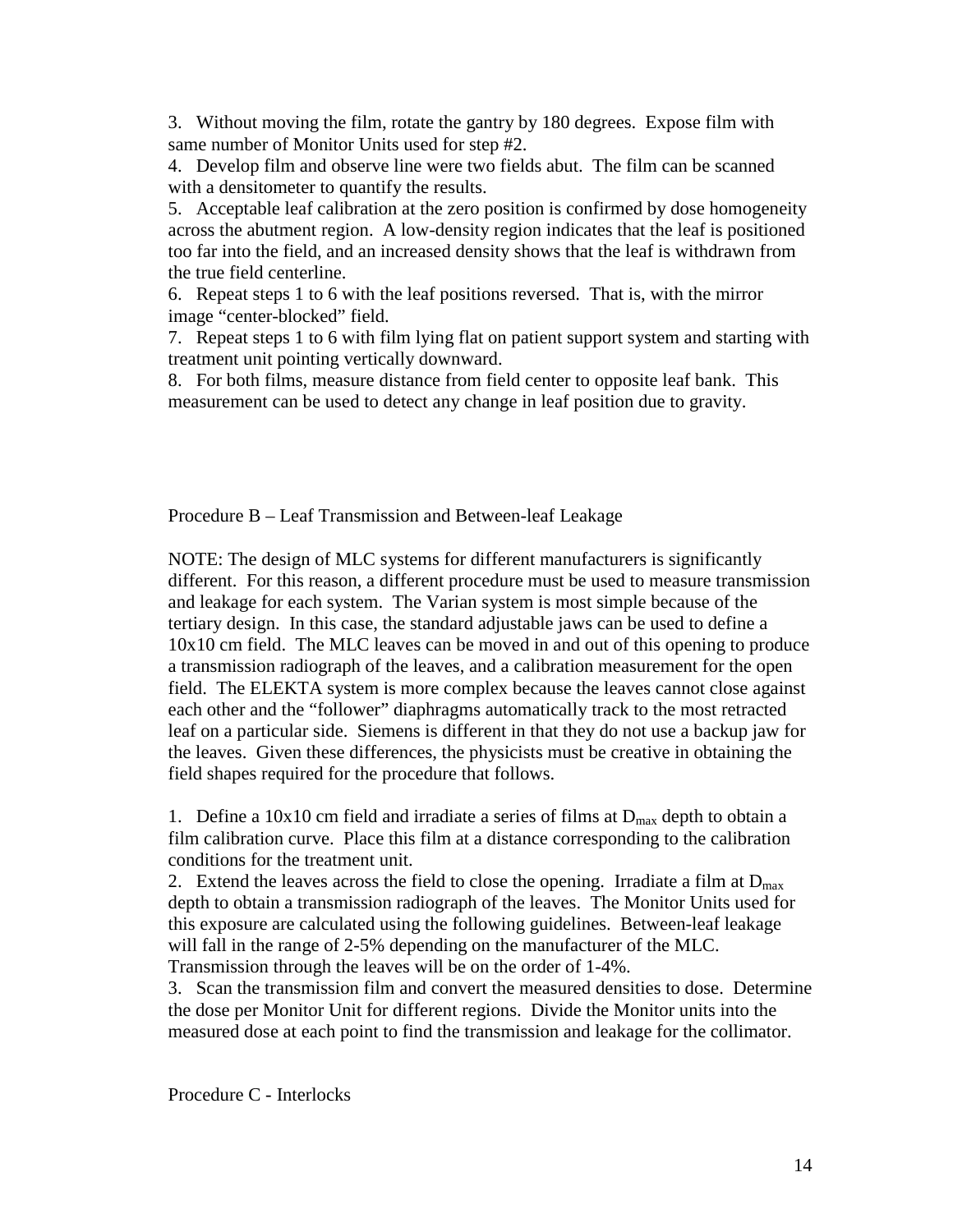The difference in the design of MLC systems for different manufacturers complicates these tests also. Basically, the interlock tests are aimed at determining that backup jaw move to the correct position so that leakage radiation is minimized. Unlike the other systems, the Varian design has the potential for allowing "peak through" when a leaf is extended too far ahead of its neighbor. Interlocks are provided to guarantee that this does not occur. These interlocks must be tested. Varian does not force the backup jaw to conform to the smallest possible rectangle surrounding the irregular opening, but warnings are provided when this is not the case. It is necessary to acknowledge this warning before proceeding with the treatment of a larger than necessary rectangular opening. This system should be tested. For the Siemens MLC, a backup jaw is not used. However, interlocks are provided to assure that the orthogonal jaw system closes to a position just outside the irregular shape defined by the MLC. This interlock should be tested.

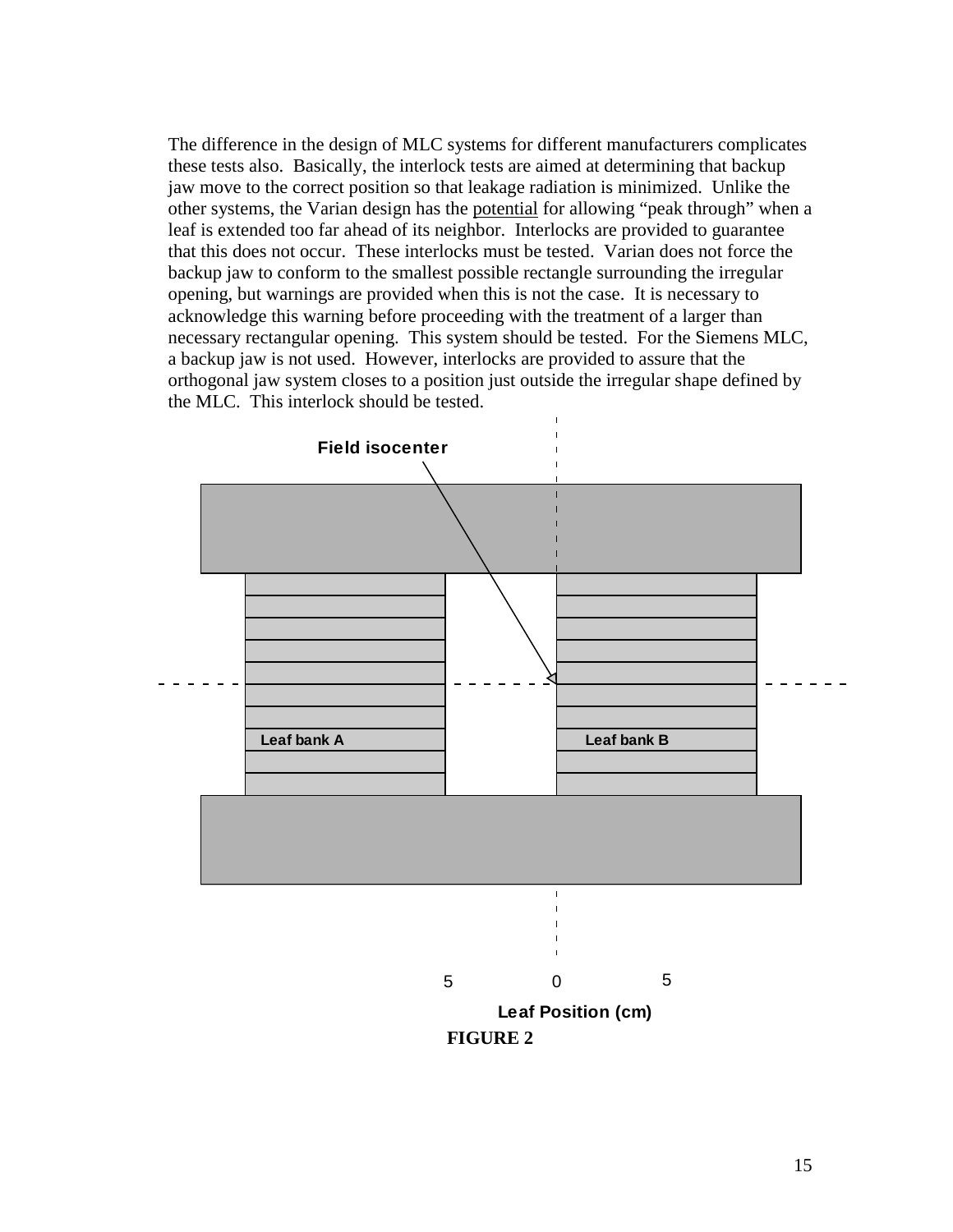Each manufacturer should provide methods for testing the interlocks provided on their particular system. The physicist should examine the procedures to determine a reasonable set of tests to determine that all interlocks are functioning properly.

Procedure D – Testing of File Transfer and Faithfulness of Reproduction of Standard Field Shapes

1. Create a set of irregular field shapes by tracing on clear film and/or by producing contours within planning system.

1. Input the field shapes drawn on film using equipment provided by manufacturer or by direct file transfer from the planning system.

2. Direct MLC to move to shape.

3. Back-project shape using light field to check agreement with drawing on film or printout from planning system.

#### **C. METER UNIT CALCULATIONS**

The calculation of Monitor Units (*MU*) when blocks are used to shape a treatment field is accomplished using the following equation (see **references 11 and 12**). In this equation, *TD* is the prescribed dose, *TPR* is the tissue phantom ratio, *D* is the calibration dose,

$$
MU = \frac{TD}{D_{cal} \bullet S_c(r_c) \bullet S_p(r_{eq}, d_{ref}) \bullet TTF \bullet \left(\frac{SAD}{SPD}\right)^2}
$$

*TTF* is the total transmission factor, *SAD* is the source-to-axis distance, *SPD* is the source-to-phantom distance, and  $S_c$  and  $S_p$  are the collimator and phantom scatter factors respectively. This equation involves two specifications of field size:  $r_{eq}$  as the equivalent size of an irregularly shaped field and  $r_c$  as the settings of the rectangular field that surrounds the irregular shape. *TPR* and  $S_p$  depend on the amount of photon scatter within the patient, and will change as the field shape changes. The magnitude of  $S_c$  is determined mostly by the amount of extended source that can be seen by a point of calculation. Since the extension of the source beyond the x-ray target is chiefly due to photons scattered from the flattening filter, any change in collimation that changes the amount of extended source seen at a point of calculation is important. However, because a view back toward the target diverges in the opposite direction relative to x-ray beam divergence, collimating devices nearer the patient are less important than collimators near the target. This means that blocks placed near the patient have little effect on  $S_c$  and the secondary adjustable jaws have a major effect. For this reason,  $S_c$  depends on the collimator settings  $r_c$  and not the equivalent square of the block shape  $r_{eq}$ . This same argument applies to the mounting of an MLC as a tertiary device below the secondary